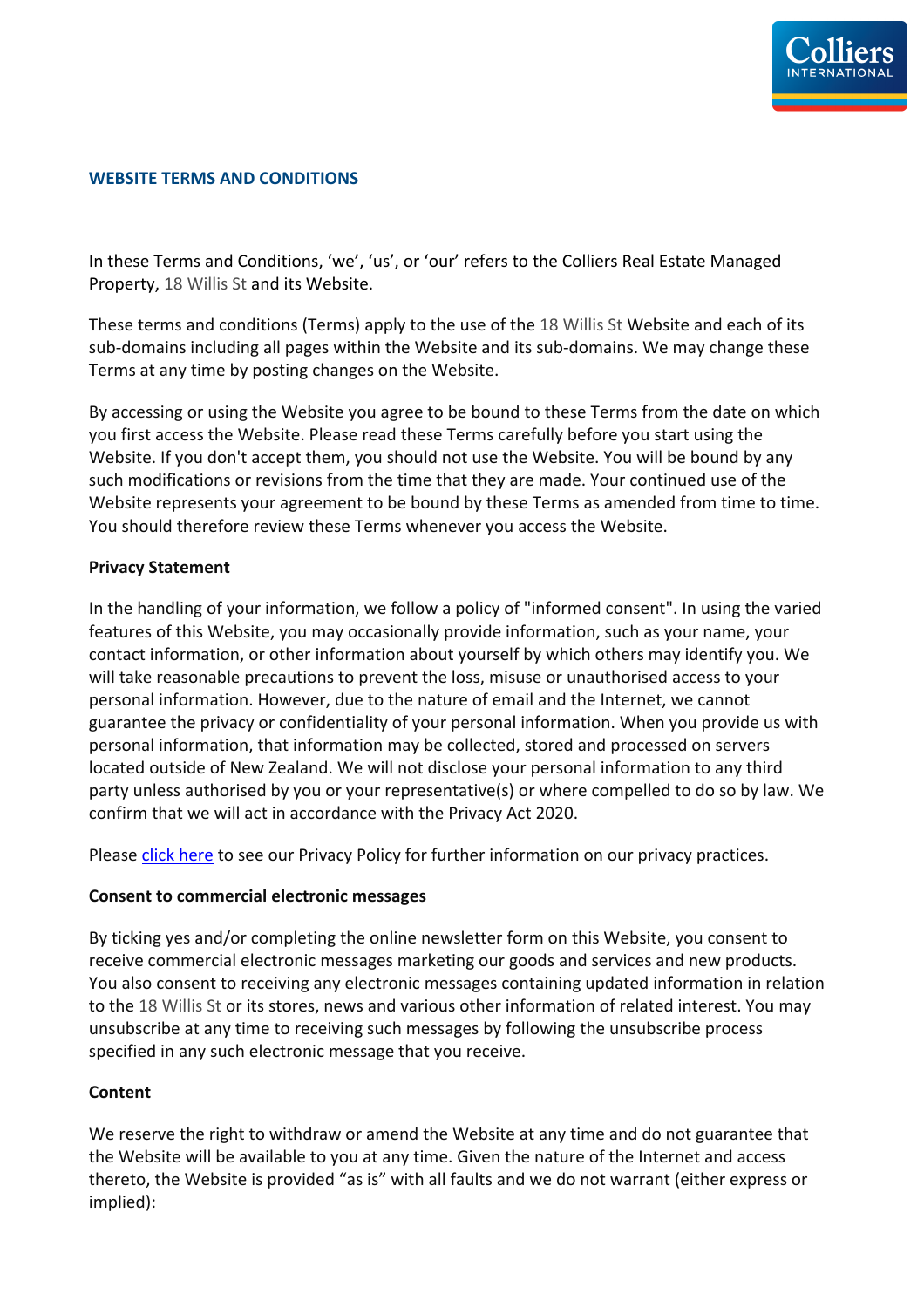

- a. that access to the Website will always be immediate or uninterrupted; or
- b. that the material on the Website will be free from infection, viruses or destructive code.

We shall not be liable to you on any basis for any damage, loss or expense suffered by you as a result of material on the Website infecting or damaging your computer equipment, software and any other electronic device.

The content of the Website is obtained from various sources and is subject to change without notice. We will try to make sure that the information on the Website is accurate and up to date, but do not guarantee that the content is reliable, accurate, or suitable for what you may want to use it for. Before relying or acting on any information on the Website, you should get independent professional advice.

To the extent permitted by law, we will not be liable for any loss or damage (direct or otherwise) you suffer in connection with your use of the Website or of any linked website or your use of, or reliance on, content contained on or accessed through the Website or any linked website. Whether such liability is under contract, tort or otherwise, we shall not be liable for any direct, indirect, consequential or special liability or punitive or exemplary damages arising out of or in any way related to your use of the Website. We also exclude any condition or warranty that could be implied into these terms (but only to the extent that this is allowed by law).

If under law we are determined liable to you for losses, such liability is limited to \$[1,000] (exclusive of GST).

## **Software and Security**

We are not responsible for any technical or other issues that may arise if you download software from an external third-party website (e.g. Acrobat Reader) or upgrade your browser software to enhance your usage of the Website. While we take every effort to check and test material at all stages of production, it is always wise for users to own and use an anti-virus program on all material downloaded from the Internet. We do not accept responsibility for any loss, disruptions or damage to your data or your computer system which may occur whilst using material from this Website.

## **Links to Other Sites**

Certain links, including hypertext links, in our Website may take you outside our Website. Links are provided for your convenience and inclusion of any link does not imply endorsement or approval by us of the linked Website, its operator or its content. We are not responsible for the content of any website outside our Website. If you choose to use these external websites it is entirely at your own risk and subject to the terms and Conditions of use of those external websites.

You are not permitted to create a hyperlink to the Website from another site owned by you without our written consent. If we do consent to such a hyperlink, this link must not be presented on your website in any way that implies that the Website has an association with your

**Error! Unknown document property name.**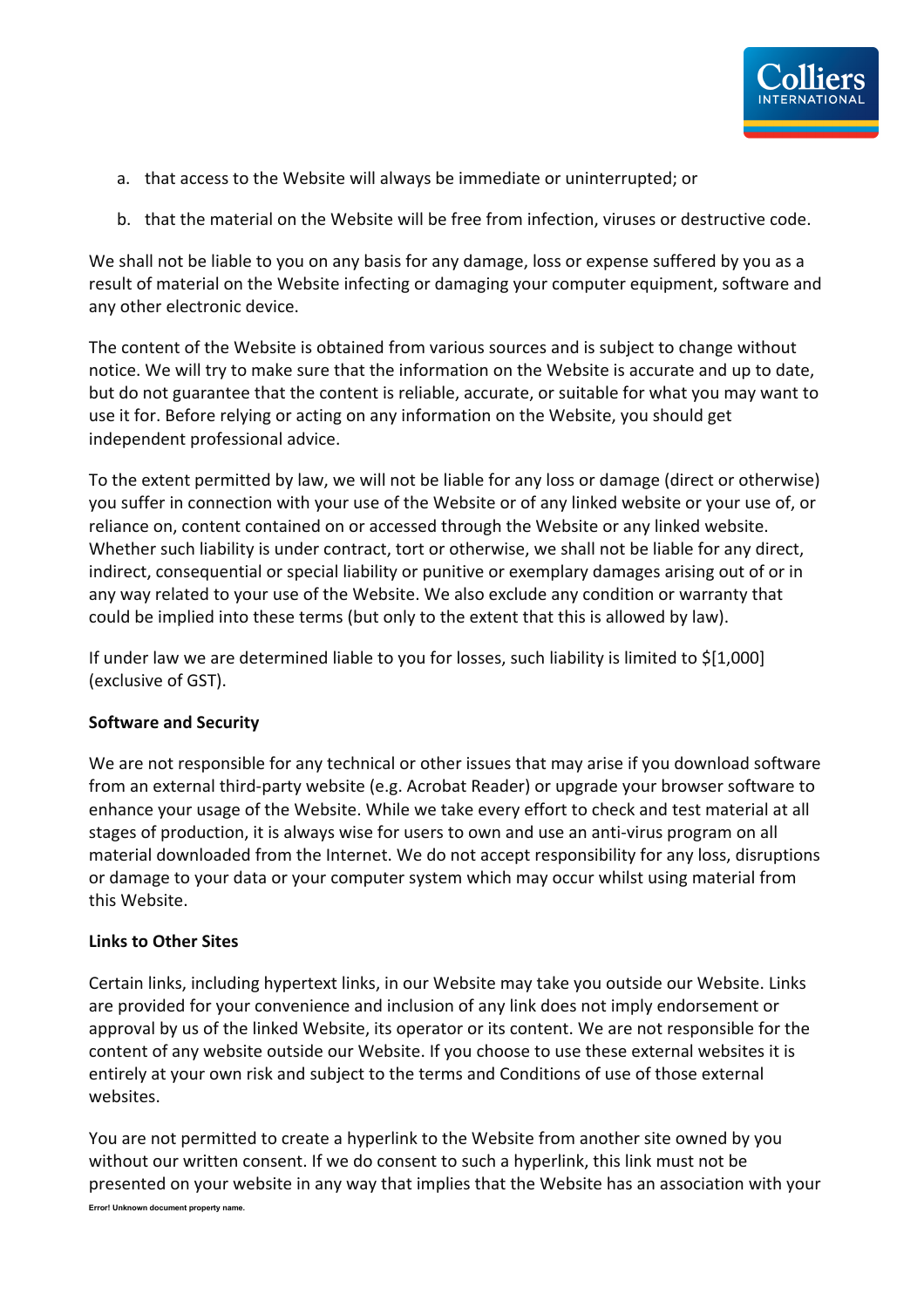website or endorses your site or products. Our name or any of our logos may not be used on your website without our written consent. If you create a hypertext link to the Website, you are responsible for all direct and indirect consequences of the link. You indemnify us for all loss we suffer in connection with any link you have created.

## **Intellectual Property**

18 Willis St either owns or otherwise has the right to use all copyright and other intellectual property rights in this Website and reserves all rights, save as provided in this disclaimer, and all such rights are reserved You may electronically reproduce and store the contents of this Website solely for the purposes of viewing this Website, or saving Website content, for your own personal use.

Unless we have given our written consent, you must not:

- display or distribute the content of any of these pages in public or where the content is accessible to the public, including any reproduction in any form on the Internet;
- assert any ownership or rights;
- generate any profit from it or exploit it in any way; or
- use, modify, alter, adapt, duplicate or amend it in any way whether directly or indirectly.

# **Restrictions**

You are expressly and emphatically restricted from all of the following:

- transferring or copying any Website material or publishing any Website material in any media;
- selling, sublicensing and/or otherwise commercializing any Website materials;
- publicly performing and/or showing any Website material;
- using the Website material in any way that would breach our intellectual property rights;
- using this Website in any way that is, or may be, damaging to this Website or the Centre;
- using this Website in any way that impacts user access to this Website or which may cause the Website to be interrupted, damaged, rendered less efficient or impair the effectiveness or functionality of the Website;
- using this Website contrary to applicable laws and regulations, or in a way that causes, or may cause, harm to the Website, or to any person or business entity;
- engaging in any data mining, data harvesting, data extracting or any other similar activity in relation to this Website, or while using this Website; or
- using this Website to engage in any advertising or marketing.

#### **Indemnity**